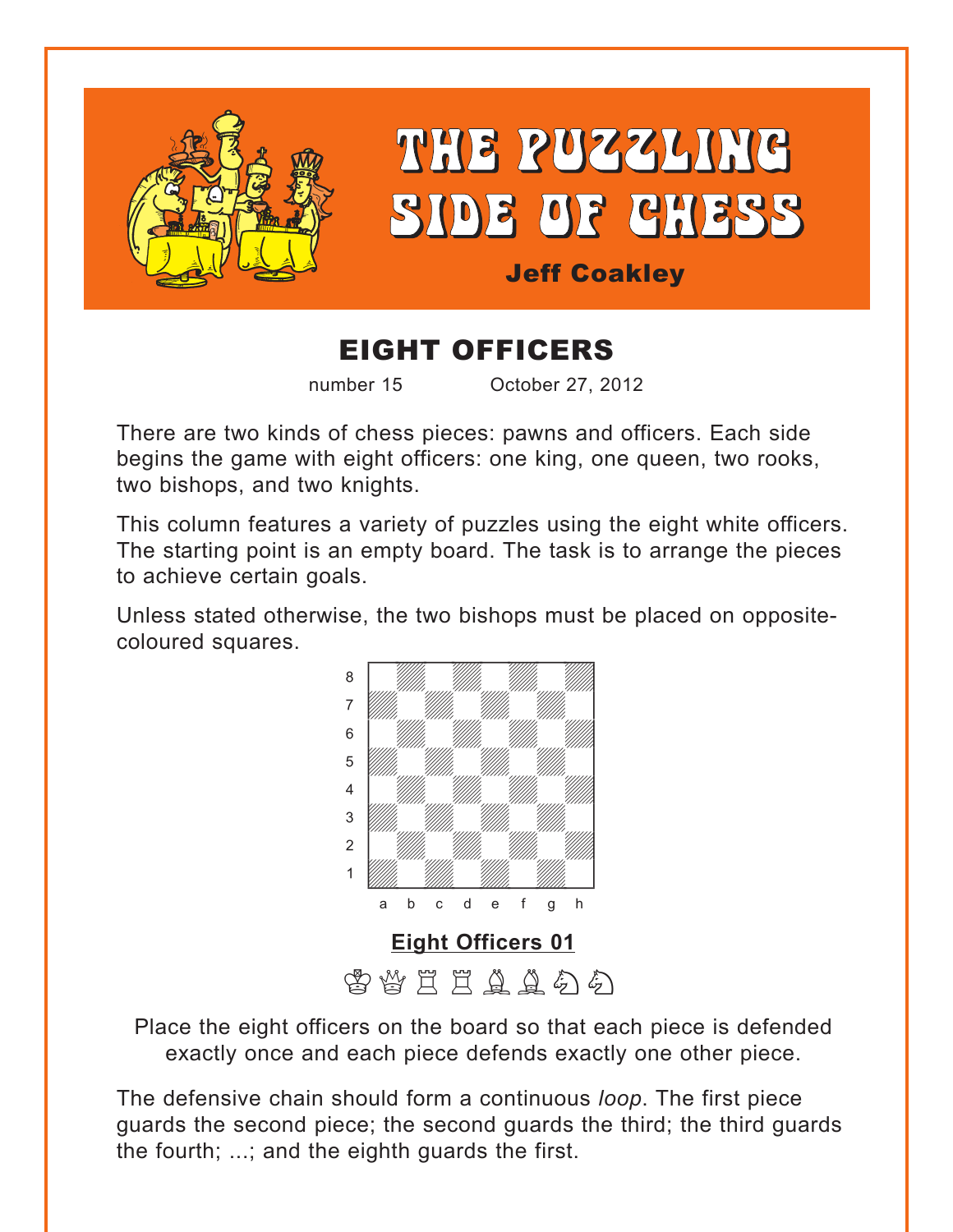## **[Eight Officers 02](#page-6-0)**



<span id="page-1-0"></span>Place the eight officers on the board so that they have the most possible moves.

## **[Eight Officers 03a](#page-6-0)**

**会议其其自自与的** 

Place the eight officers on the board so that they attack the most squares.

A piece does not attack the square it stands on. To count as an "attacked square", the occupied square must be attacked by another piece.

Here's a hint. The solution is less than 64 squares.

## **[Eight Officers 03b](#page-8-0)**



Place the eight officers on the board so that all empty squares are attacked and none of the pieces attack each other.

In other words, all occupied squares are unattacked.

The goal of this puzzle is known as *independent domination*. For more information on "board domination", see column 5 in the archives.

## **[Eight Officers 03c](#page-8-0)**

密替其其鱼鱼分

Place the eight officers on the board, with both bishops on the same colour, so that they attack all 64 squares.

This *total domination* task is only possible by placing both bishops on squares of the same colour.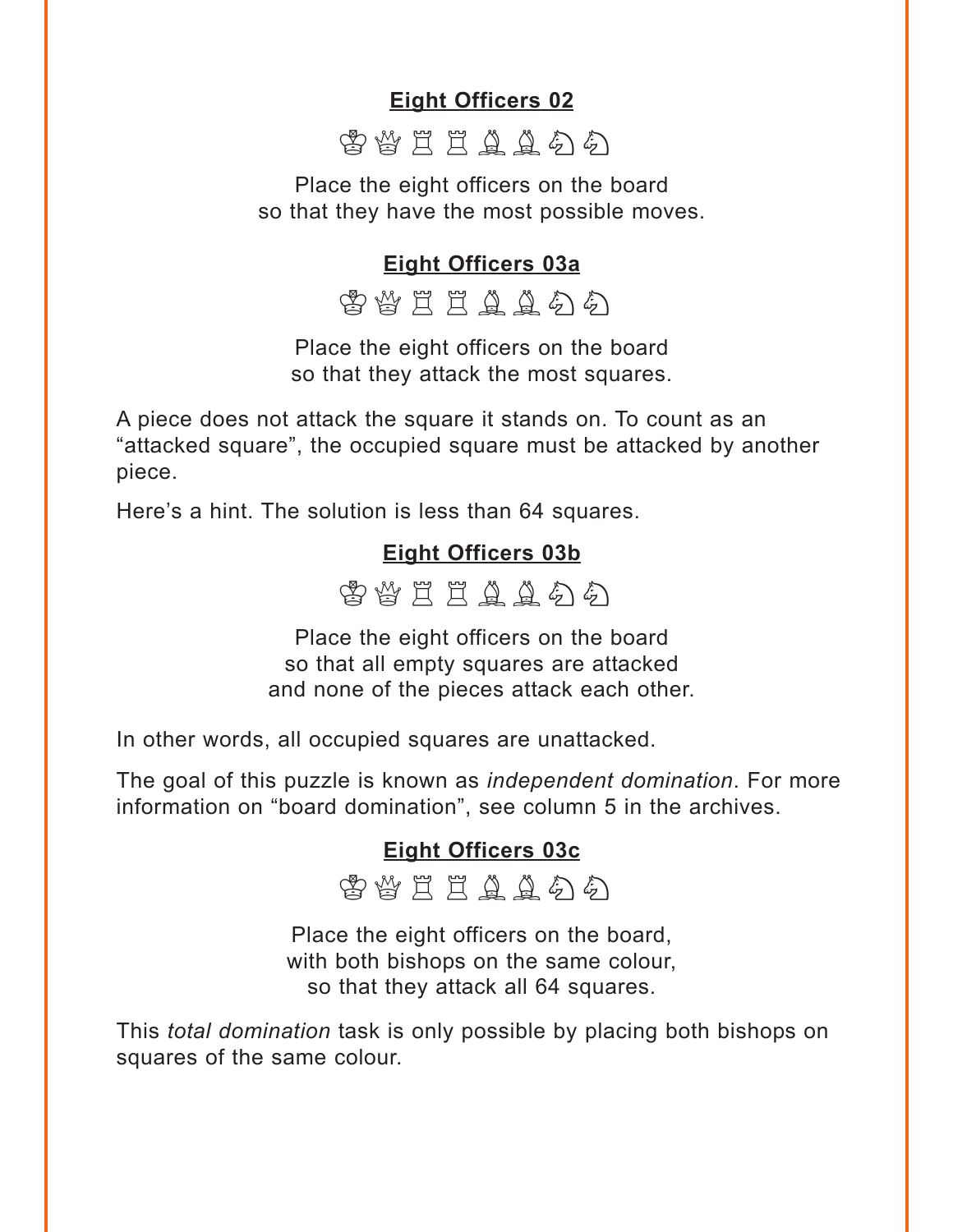<span id="page-2-0"></span>

#### **[Eight Officers 04a](#page-9-0)**

密替其草草草有

Place the eight officers on the board so that they have the fewest moves.

## **[Eight Officers 04b](#page-10-0)**

 $\mathfrak{B}$  ARC E A A A A  $\mathfrak{B}$ 

Place the eight officers on the board so that they attack the fewest squares.

#### **[Eight Officers 04c](#page-10-0)**

密替其其鱼鱼分

Place the eight officers on the board so that they attack the fewest squares and none of the pieces attack each other.

The next problem, which combines ideas from puzzles 02 and 04a, is a bit of wizardry by William Shinkman (1847-1933), the renowned American chess composer.

Born in Bohemia, Shinkman moved to Michigan as a child. He composed over 3500 problems during his lifetime, and acquired the nickname "Wizard of Grand Rapids". Alain White collected 672 of his problems in a book called *The Golden Argosy* (1929).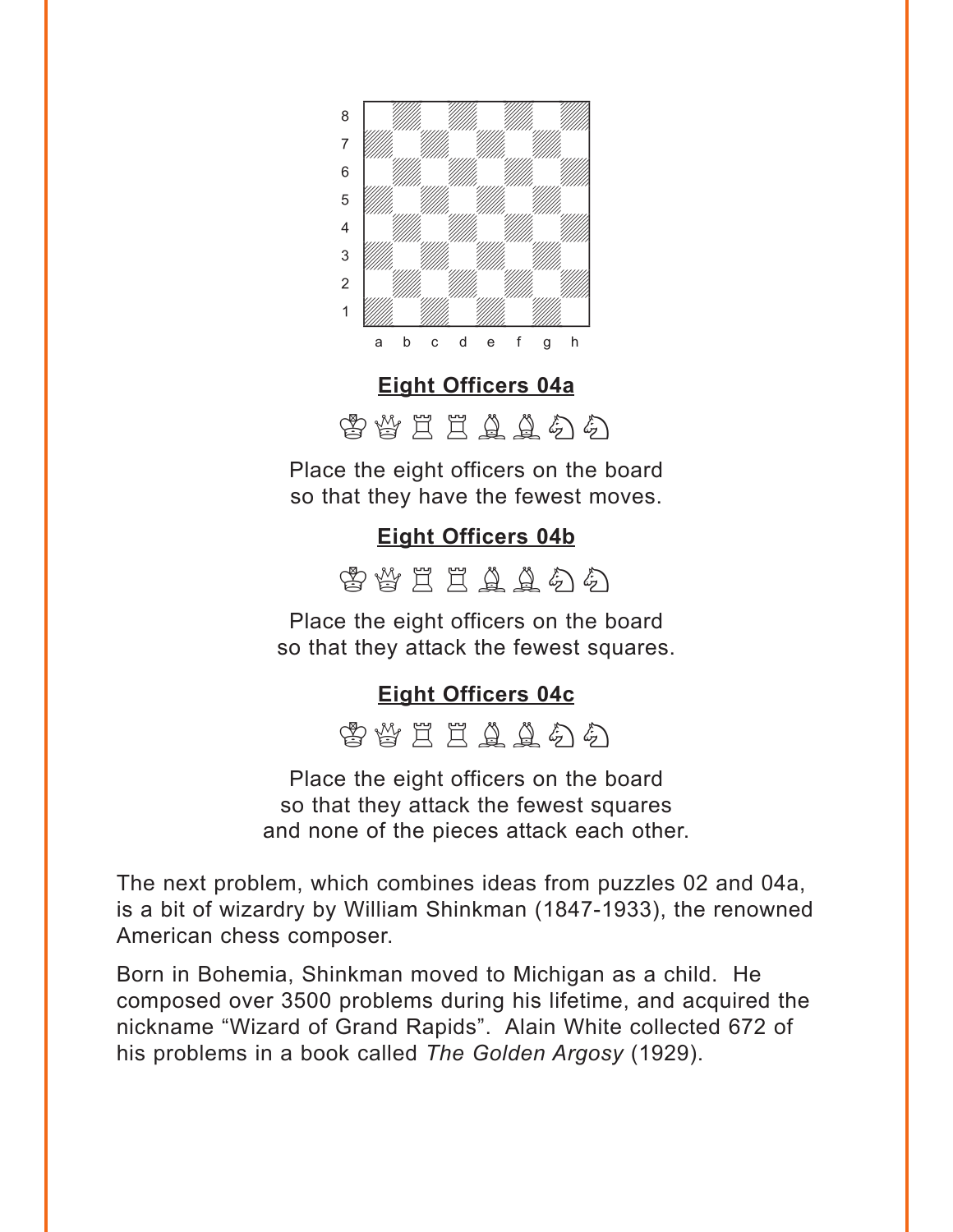<span id="page-3-0"></span>

## **[Eight Officers 04d](#page-11-0)** William Shinkman 1883



- part A. Make 8 moves so that White has 100 possible moves in the resulting position (the maximum).
- part B. Make 8 moves so that White has 10 possible moves in the resulting position (the minimum).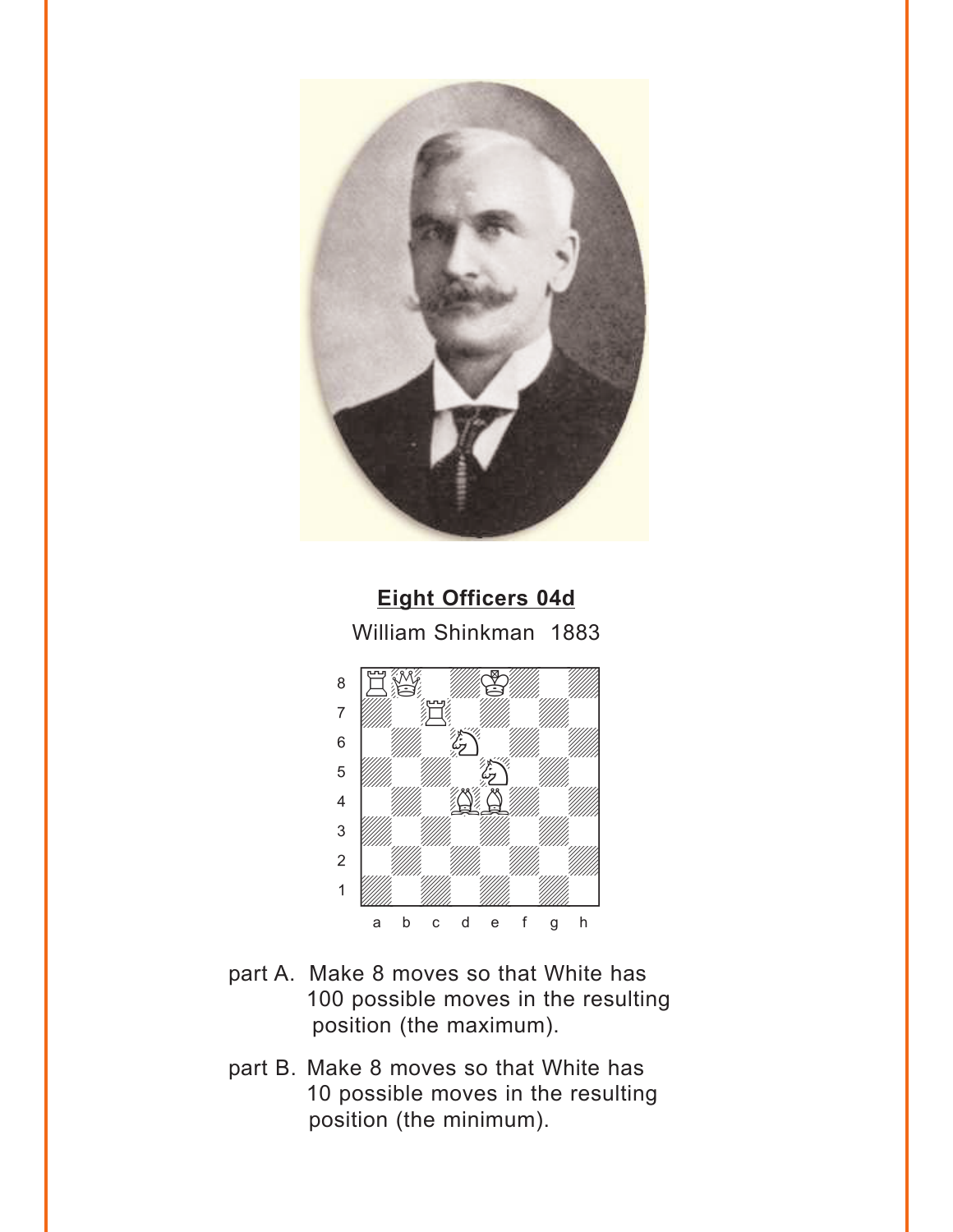### **CONSTRUCTION TASKS**

A *construction task* is a puzzle in which the solver must compose a legal position to achieve a certain goal.

The most common goal in a construction task is to maximize the number of mates-in-one. Stipulations are sometimes added concerning which pieces are used, and whether pawn promotions or discovered checks are allowed.

Construction tasks have interested chess problemists for over 150 years. Detailed records are kept of the best achievements.

When constructing a chess position, always wear a hard hat. Also, make sure that your position is legal. To show that a position is legal, find two previous moves (one white, one black) that would lead to the position. The usual difficulty is that Black was in an impossible double check on the previous turn.



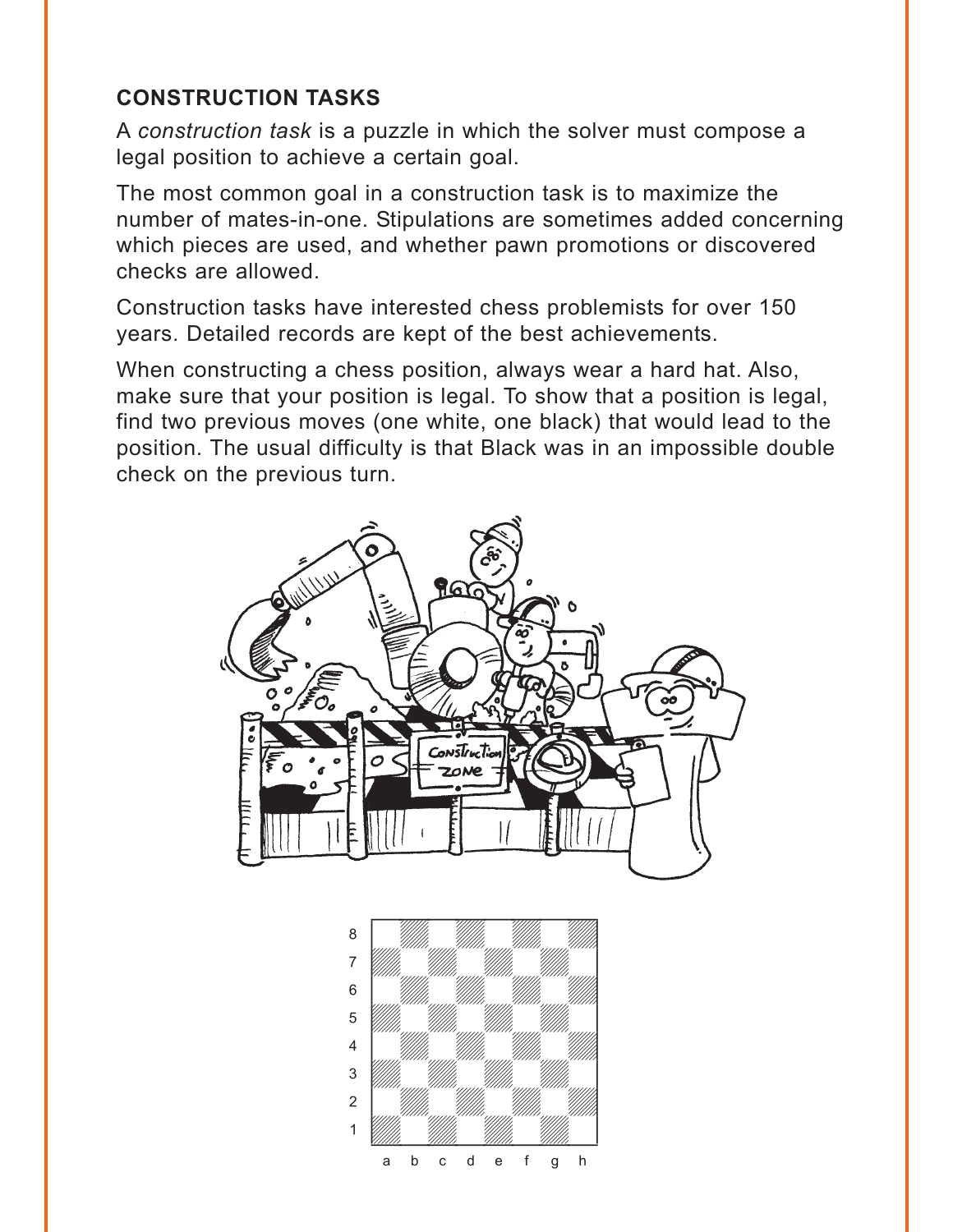## **[Eight Officers 05a](#page-12-0)**

(construction task 01)

 $\mathfrak{B}$  ARRA HOME

<span id="page-5-0"></span>Construct a position with the eight white officers and a black king so that White has the most mates in one move. Discovered checks are not allowed. As usual, the two bishops must be placed on opposite-coloured squares (in this and the following puzzle).

## **[Eight Officers 05b](#page-12-0)**

(construction task 02)

## 密替其自自自有容

Construct a position with the eight white officers and a black king so that White has the most mates in one move. Discovered checks are allowed.

If a piece that moves to give a *discovered mate* can go to *x* different squares, it counts as *x* mates. A single rook can discover up to fourteen mates.

## **SOLUTIONS**

*PDF hyperlinks*. You can advance to the solution of any puzzle by clicking on the underlined title above the diagram. To return to the puzzle, click on the title above the solution diagram.



There are lots of other possible solutions to the puzzle. Not all arrangements are as "circular" as this one.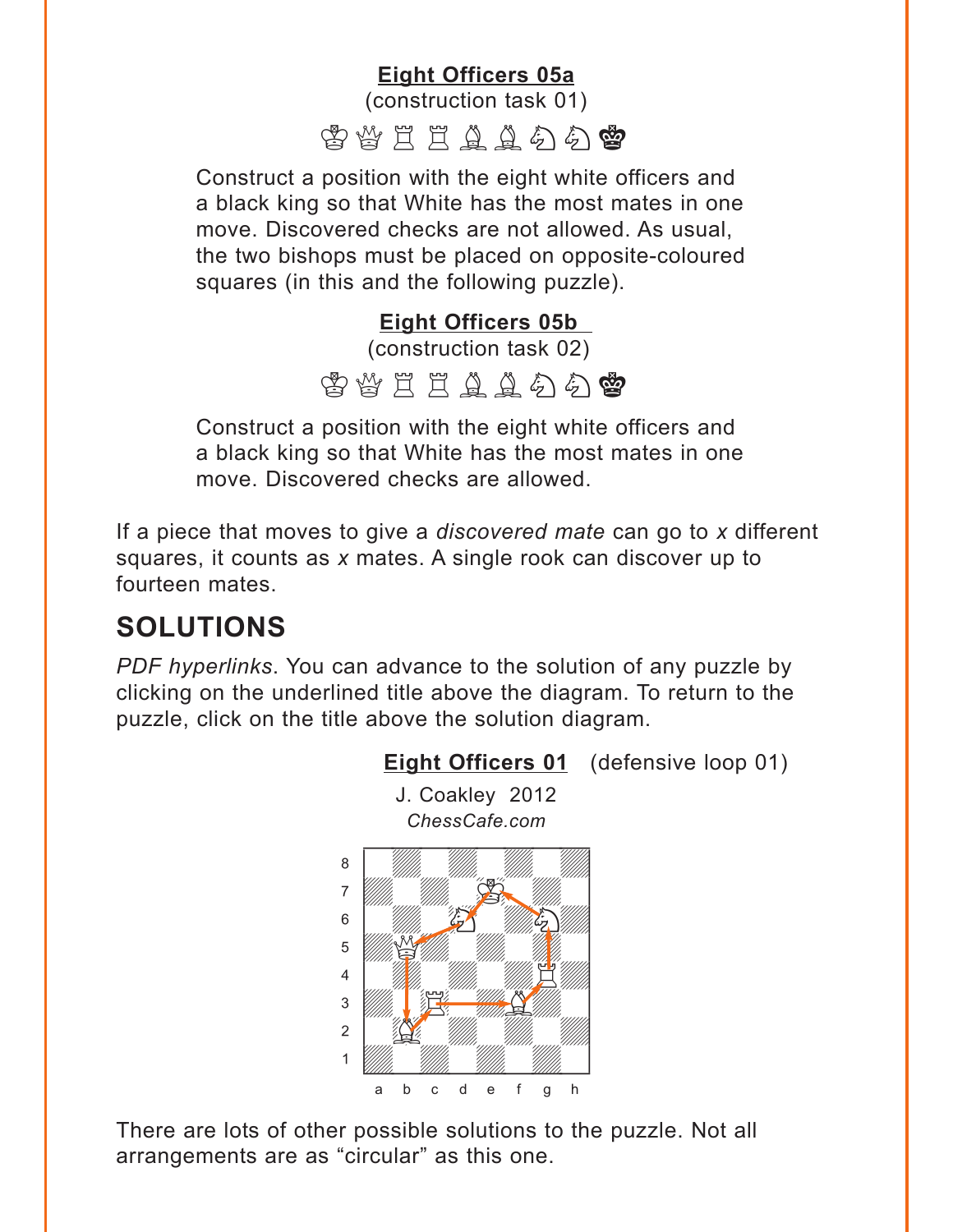<span id="page-6-0"></span>

A cool **100** moves! (K8, Q23, R28, B26, N15)

This position by German composer Max Bezzel (1824-1871) was originally published with a black king on a6 as a *construction task* to show a legal position in which the eight white officers had a maximum number of moves. However, it is now commonly given without the black king.

German mathematician Edmund Landau (1877-1938) proved in *Der Schachfreund 1899* that 100 moves is the maximum attainable.

## **[Eight Officers 03a](#page-1-0)**

(most squares attacked)

This position from "the middle of the 19th century" was given by I. A. Horowitz and P. L. Rothenberg in *The Complete Book of Chess* (1969).



**63** squares are attacked. Only e2 is safe.

There are 144 basic patterns for eight officers to attack 63 squares. These patterns can all be reflected (x2) and rotated (x4), so the total number of solutions is 1152.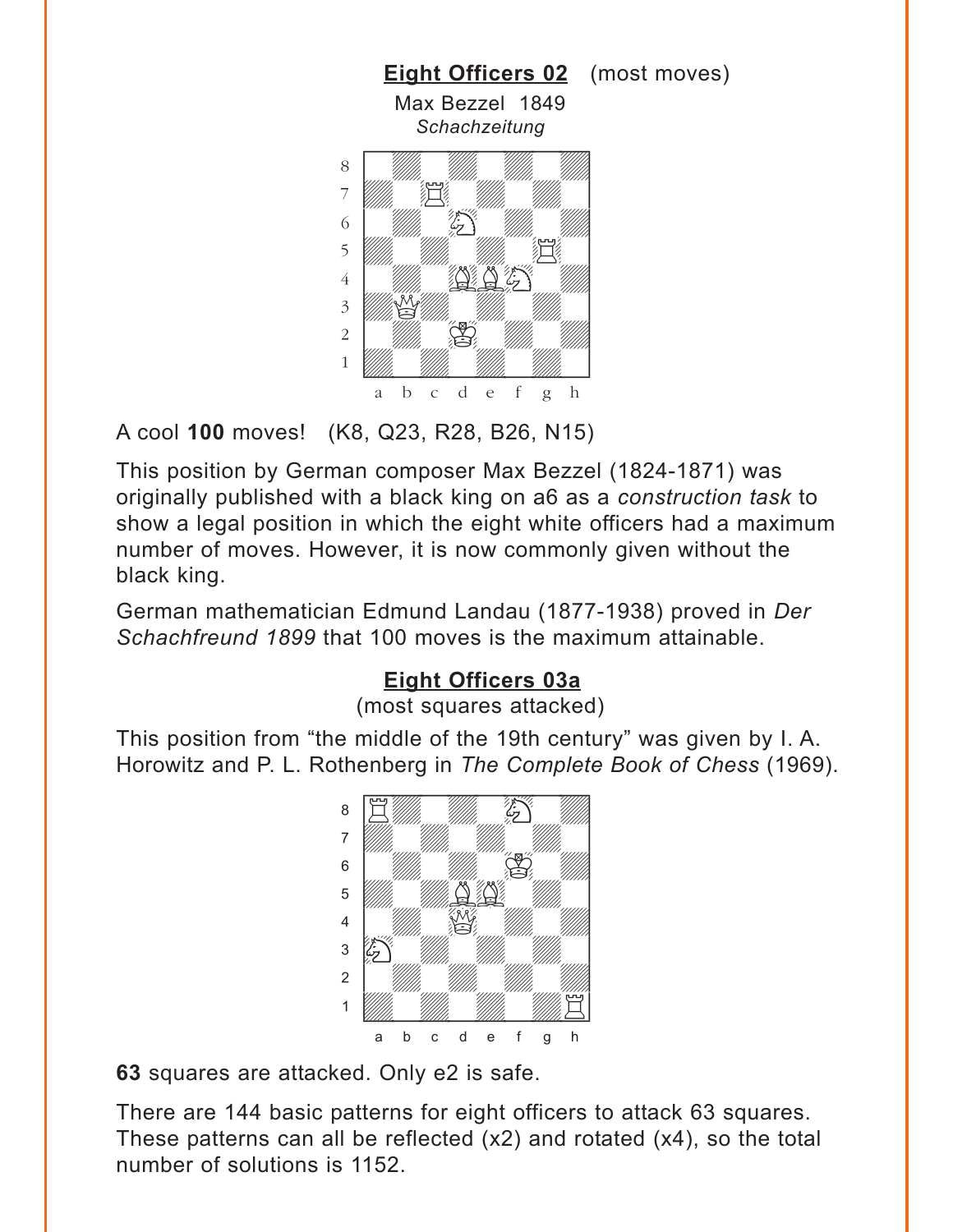Another very old solution is by German master Josef Kling (1811-1876). The only unattacked square is a6, occupied by the white queen. Like the Max Bezzel diagram from puzzle 02 (also 1849!?), the position was originally published with a black king (on f7 in mate).



British problemist Thomas R. Dawson (1889-1951) published numerous positions with eight officers attacking 63 squares in the Belgian chess magazine *L'Échiquier* in 1932. Here is one of them, with the g8 square unattacked.

T.R. Dawson 1932



To make a tougher version of this eight officer puzzle, put a black king at g8 on an otherwise empty board. The task then is to place the eight officers so that every square is attacked except the one occupied by the black king. He is stalemated in extreme fashion!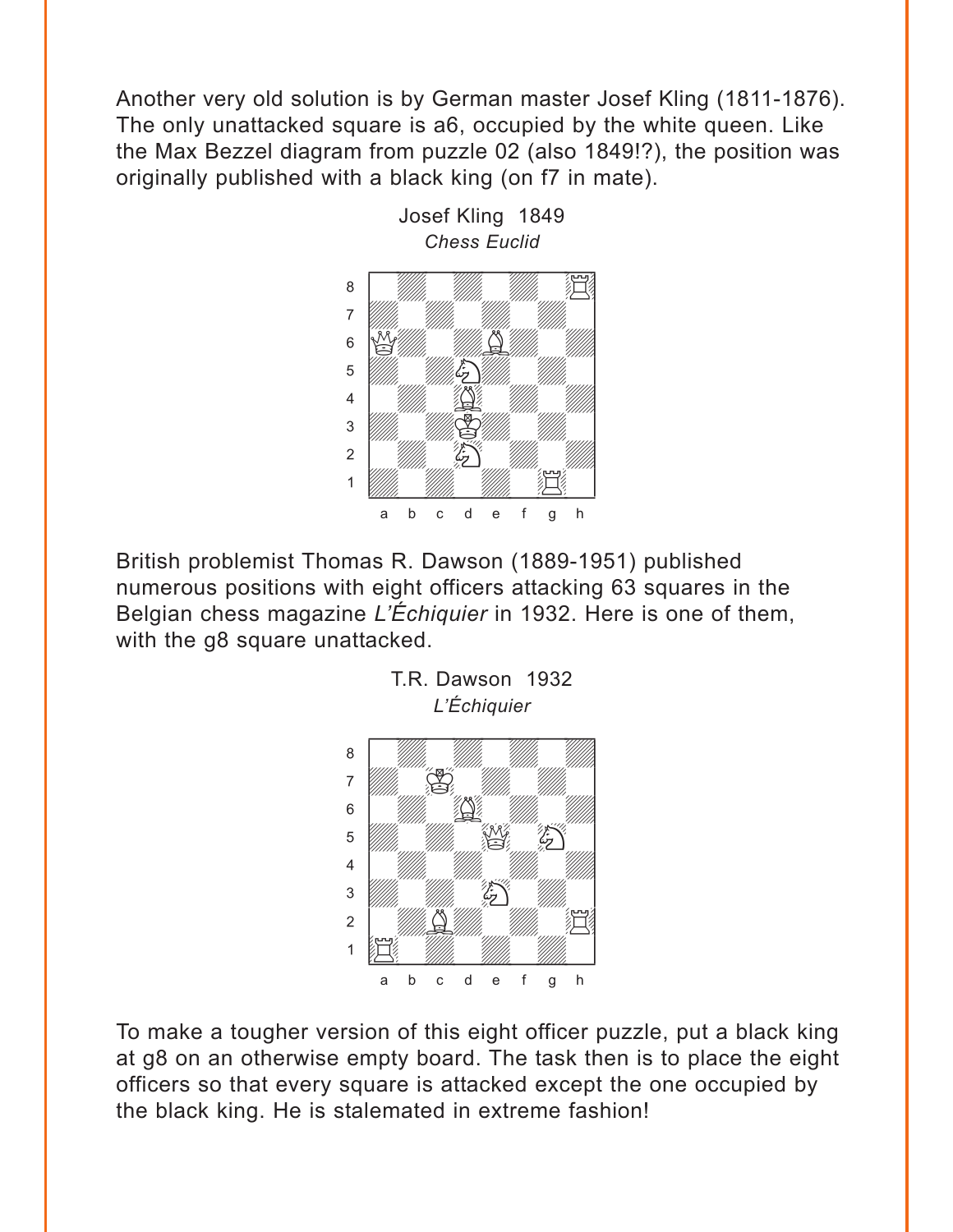<span id="page-8-0"></span>

There are probably other solutions for independent domination by the eight white officers. Did you find one?

[January 2020. Belarusian composer Valery Liskovets has computed that there are 22 solutions, all with bishops on opposite colours.]



There are three solutions, not counting reflections and rotations. For many years, this quasi-symmetrical pattern was thought to be a unique solution.

[ The original column mistakenly gave this solution as unique, based on that assertion by I.A. Horowitz and P. L. Rothenberg in *The Complete Book of Chess* (1963). See column 178 for the other two solutions.]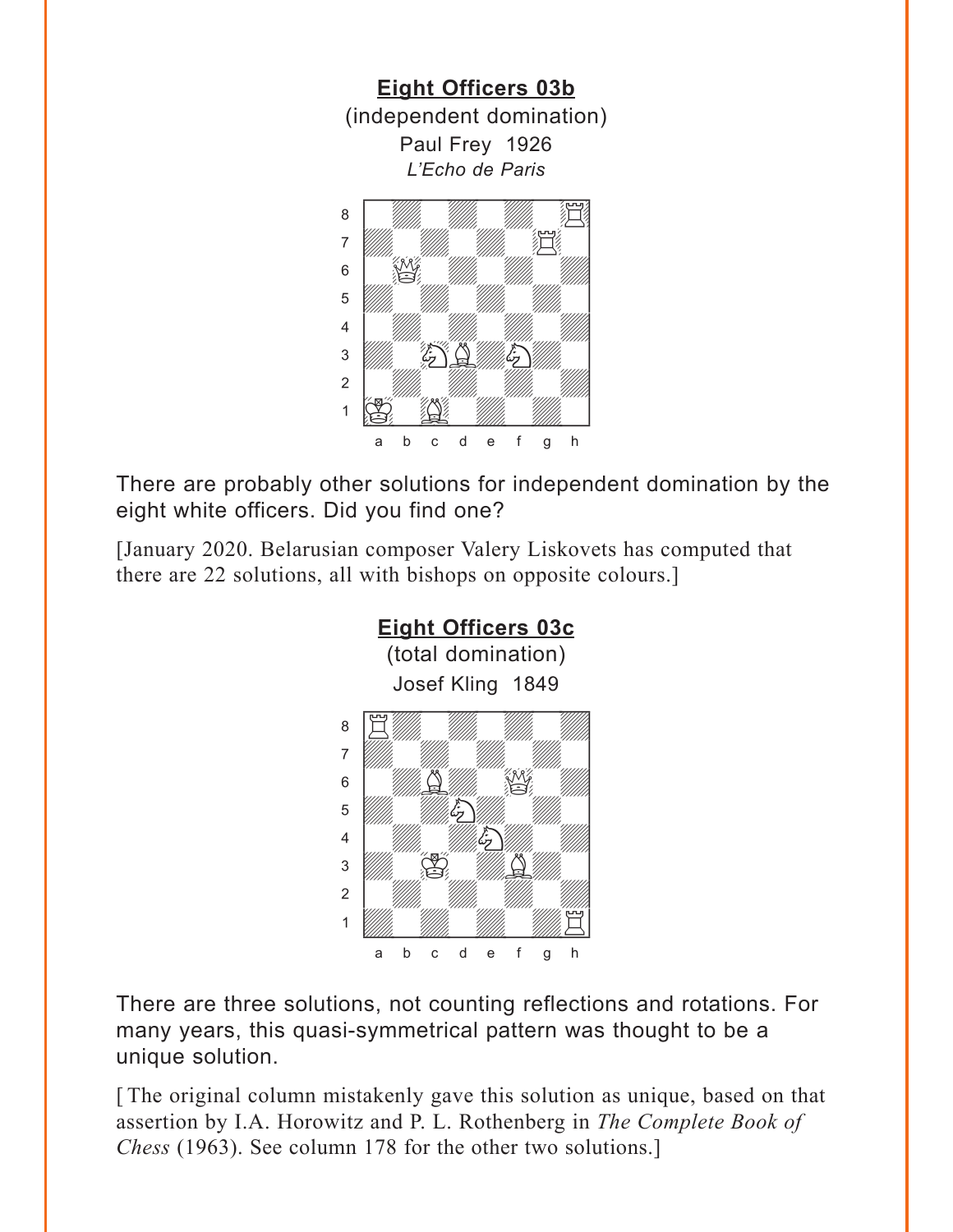<span id="page-9-0"></span>

The pieces have **10** moves. (K3 Q0 R0 B0 N7)

[This pattern, credited to "the middle of the 19th century" was given by I. A. Horowitz and P. L. Rothenberg in *The Complete Book of Chess* (1969).]

There are two other arrangements of pieces with 10 possible moves. The position below is also by Shinkman.



**10** moves (K3 Q0 R0 B0 N7)

For the third arrangement, switch the queen and rook on b1.

All three patterns can be rotated (x4) and reflected (x2) for a total of twenty-four solutions.

[The original column mistakenly gave the first position as a unique solution.]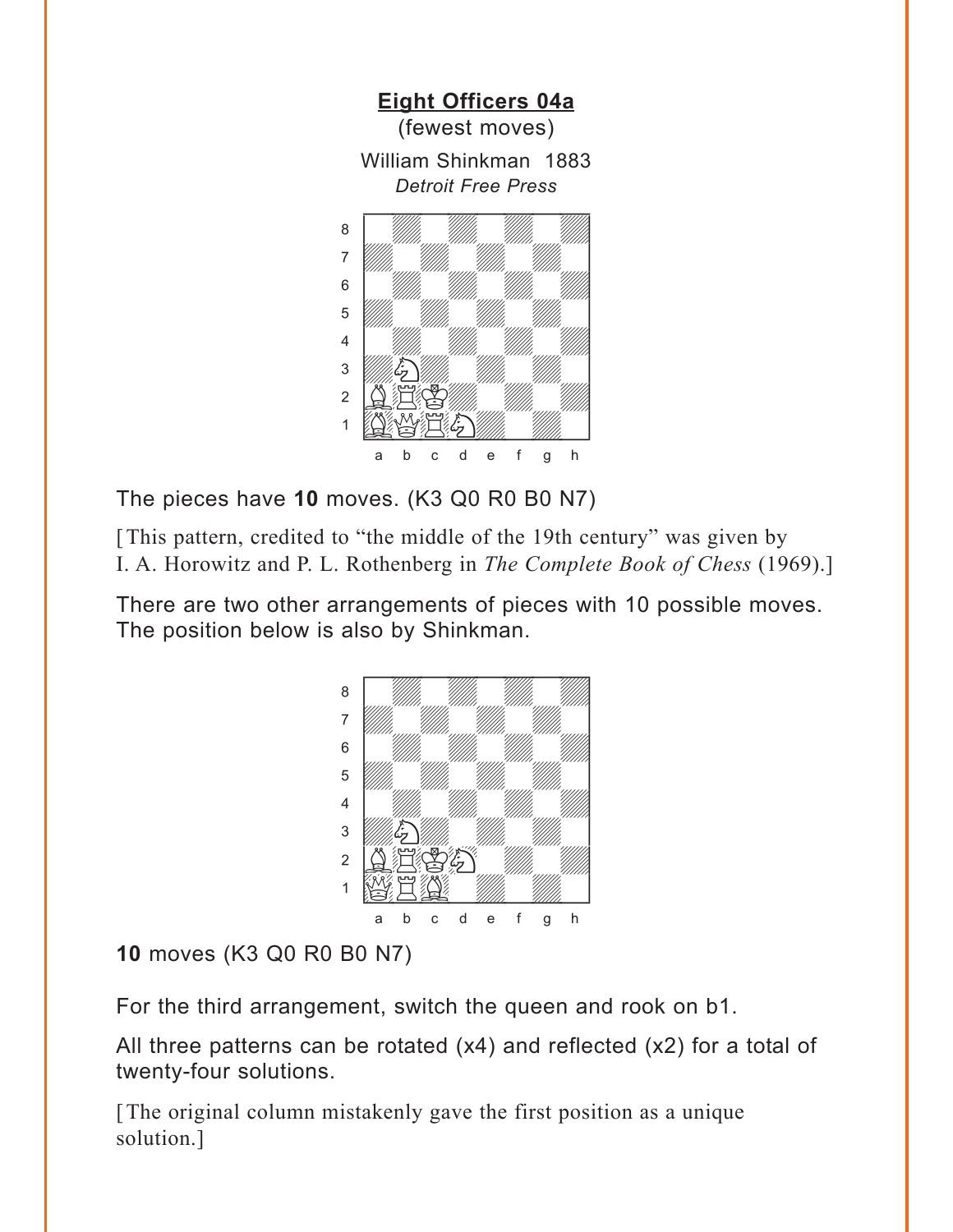<span id="page-10-0"></span>

**16** squares are attacked (8 occupied, 8 vacant)

This pattern is the same as the first solution to puzzle 04a. The other two patterns given in 04a are not solutions to 04b. They have 18 attacked squares.



There are **38** attacked squares.

26 squares are unattacked (8 occupied, 18 vacant).

Caisay 4.1, a computer program by Adrian Storisteanu, has verified that 38 is the minimum.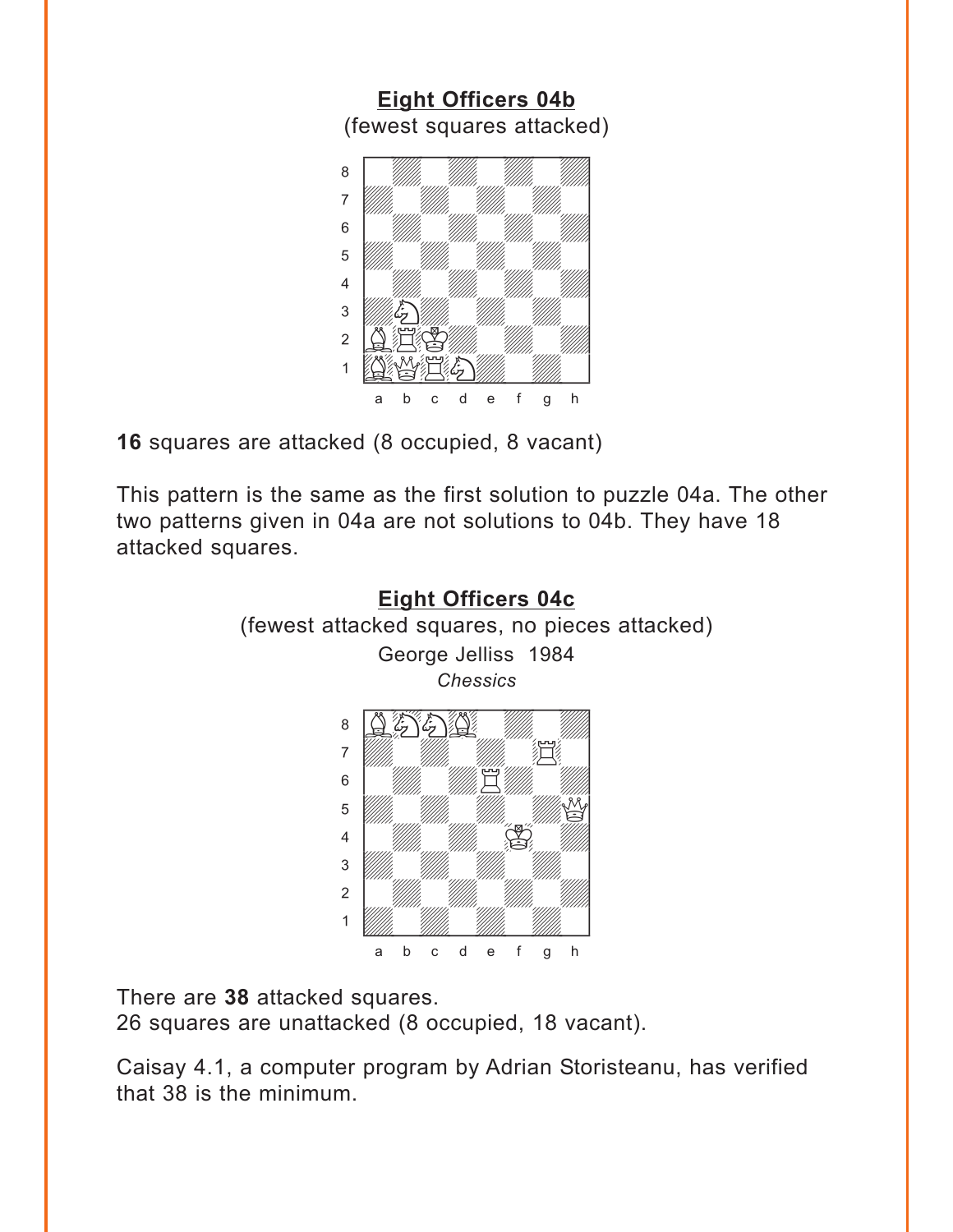<span id="page-11-0"></span>[The following position, with 39 attacked squares, was given as the solution in the original column. It was published in 1968 with a black king on h7, so that Black would stand in stalemate.]



- part A 1.Ra4 2.Qb6 3.Rc2 4.Nf5 5.Nd3 6.Kd7 7.Bd5 8.Be5 100 possible moves Very similar to the pattern for problem 02 (inverted).
- part B 1.Bh7 2.Ng6 3.Bh8 4.Rg7 5.Kf7 6.Qg8 7.Rf8 8.Ne8 10 possible moves Same pattern as the first solution to problem 04a.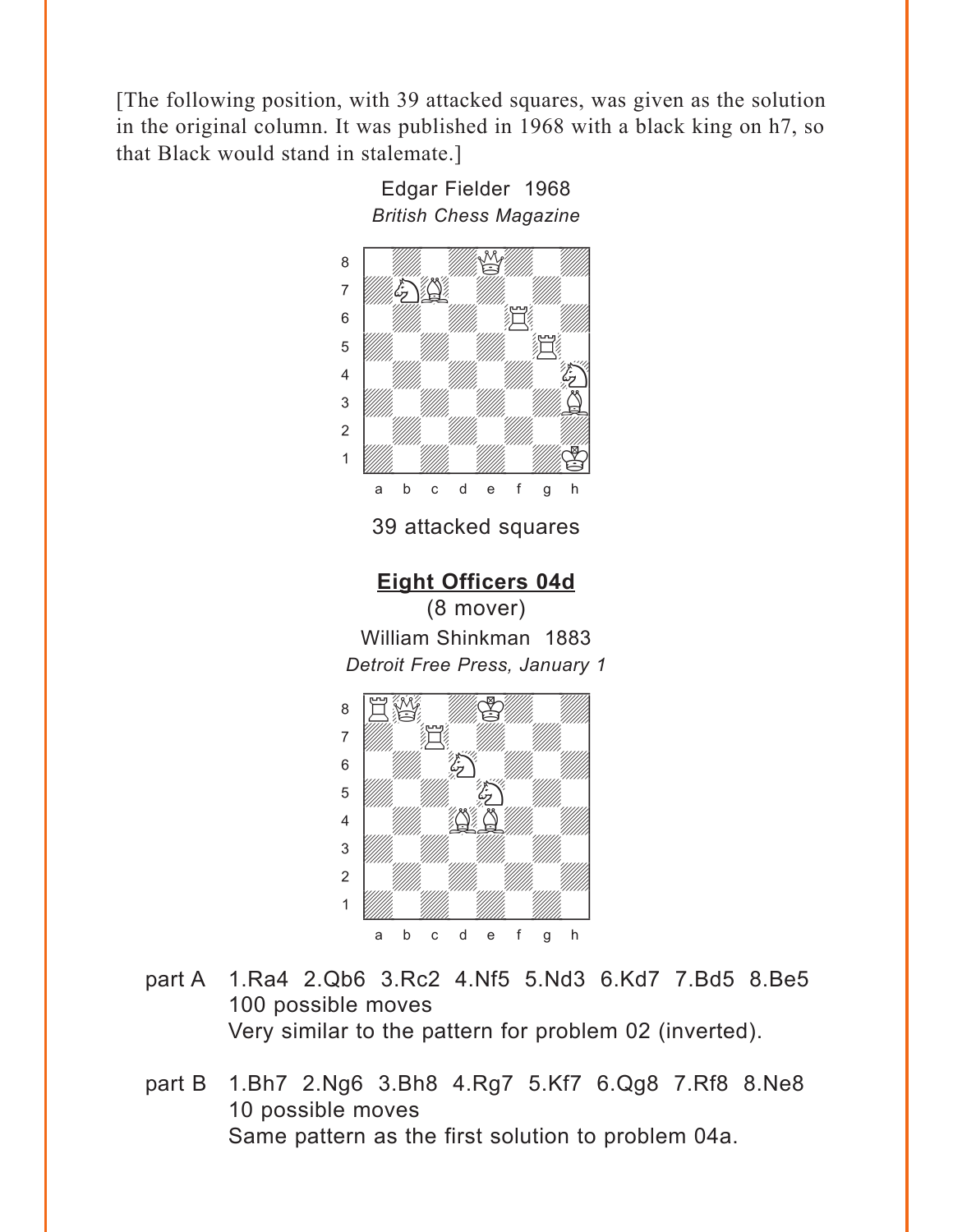<span id="page-12-0"></span>**[Eight Officers 05a](#page-5-0)** (construction task 01) J. Coakley 2006 *Winning Chess Puzzles For Kids* w\_\_\_\_\_\_\_\_w



White has **22** mates in one (12Q, 4R, 4N, 2B). The last moves were 1.Bh2-g1+ Kd4-d5.

Other solutions are possible, but 22 mates is the maximum. Twelve checks is the limit with a queen.

#### **[Eight Officers 05b](#page-5-0)** (construction task 02) Adrian Storisteanu 2006 *Winning Chess Puzzles For Kids* which is a constant of the contract of the contract of the contract of the contract of the contract of the contract of the contract of the contract of the contract of the contract of the contract of the contract of the con  $\bullet$  with  $\mathbb{Z}$  with  $\mathbb{Z}$ a Gwerdd ym y cyfeiriad yn y gwerdd yn y gwerdd yn y gwerdd yn y gwerdd yn y gwerdd yn y gwerdd yn y gwerdd y<br>Gwerdd yn y gwerdd yn y gwerdd yn y gwerdd yn y gwerdd yn y gwerdd yn y gwerdd yn y gwerdd yn y gwerdd yn y gw  $\begin{array}{ccc} \begin{array}{ccc} \text{6} & \text{8} & \text{8} & \text{8} & \text{8} & \text{8} & \text{8} & \text{8} & \text{8} & \text{8} & \text{8} & \text{8} & \text{8} & \text{8} & \text{8} & \text{8} & \text{8} & \text{8} & \text{8} & \text{8} & \text{8} & \text{8} & \text{8} & \text{8} & \text{8} & \text{8} & \text{8} & \text{8} & \text{8} & \text{8} & \text{8} & \text{8} & \text{8} & \text{8} & \text$  $\overline{\mathcal{L}}$  $\frac{4}{2}$   $\frac{1}{2}$  $\frac{1}{\sqrt{2}}$ 2 | *William William William William 1*  $\frac{1}{2}$ a b c d e f g h

White has **38** mates in one (14R, 13B, 9N, 2Q). The last moves were 1.Qf4+ Ke3-d4.

Note that with the white king on d2 (instead of b3), there would be 40 mates (-1Q+3Q). However, the position is illegal.